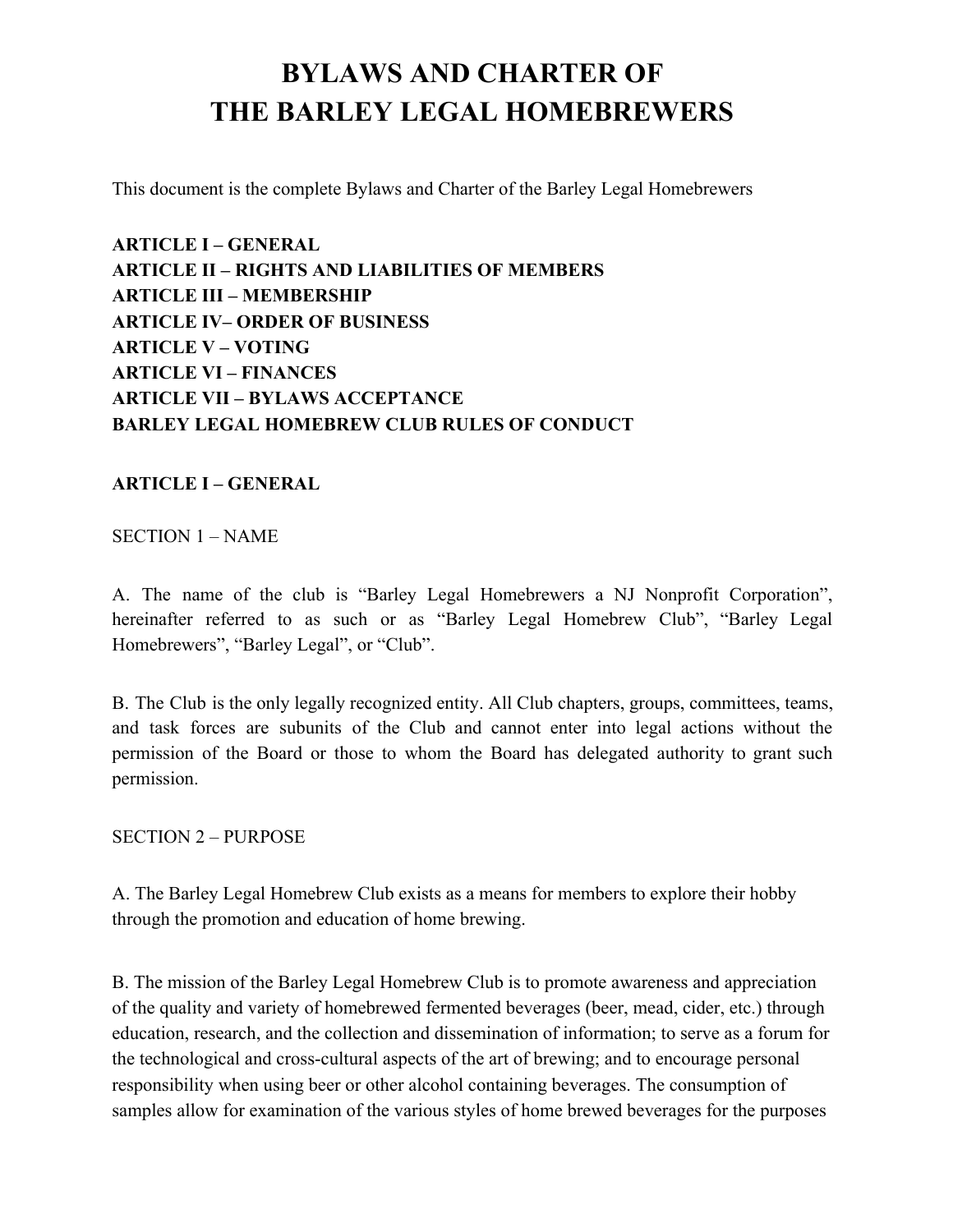of competition, evaluation, feedback and problem solving.

SECTION 3 – GOALS

A. To engage in social activities focused on home brewing and/or craft beer as a common foundation.

B. To learn more about beer, beer evaluation, and brewing techniques.

C. To promote the hobby and enjoyment of home brewing.

D. To promote the responsible use and enjoyment of alcoholic beverages.

SECTION 4 – AFFILIATIONS

A. The Barley Legal Homebrew Club is an American Homebrewers Association (AHA) affiliated club.

B. Barley Legal Homebrewers Club Chapters are subsidiaries of the Club .

SECTION 5 – CHAPTERS

A. Members of the Club who reside in the same region may, with the approval of the Board, form a chapter of the Club. No chapter shall be approved unless a request has been submitted to the Board. The request shall be made by a member of the Club in good standing who is a resident of the designated region. The request shall state the proposed boundaries and name chosen for the chapter.

B. When the formation of a chapter has been approved by the Board, the Secretary of the Club shall send a notice to all members of the Club announcing the action of the Board and setting the schedule and location for the election of the first Chapter Lead and adoption of the Club bylaws. The Club President shall act as Chapter Lead until the election occurs and the position filled.

C. A Chapter may not change its name, its boundaries, or operate by any other bylaws without approval as specified by the Board. Chapters are bound by the Club bylaws and members must agree to the Club Rules of Conduct.

Chapters must meet the following minimum standards: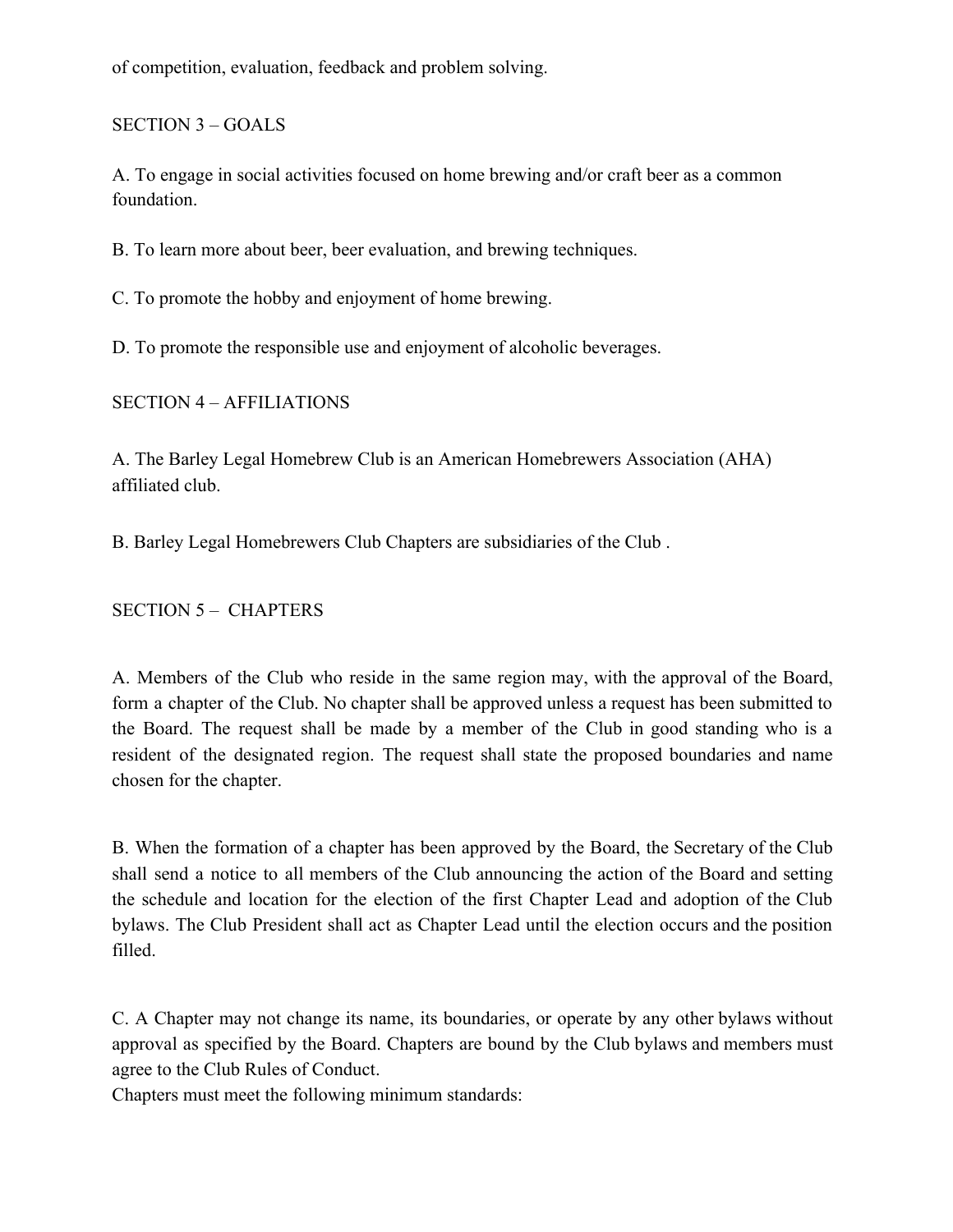i. Holds regular meetings, keeps minutes and holds regular elections of Chapter Lead on the same cycle as the Club Officers.

ii. Meet standards for fiduciary responsibility and adhere to Club policies, bylaws, and the Rules of Conduct.

iii. Offer a range of opportunities for member participation.

iv. Engage in one or more Club events.

v. Communicate regularly with Chapter members.

Vi. Build Club visibility in the Chapter's community.

D. The Board may, by affirmative vote, suspend or annul a chapter if, in the judgment of the Board, such action is in the best interest of the Club. Such action shall not affect the standing of the individual members as members of the Club. The Board shall not suspend or annul a chapter until the following conditions are met: (1) written specification of the ground or grounds upon which the proposed action is to be based shall have been furnished to the members of the chapter involved and to the Officer of the Chapter; (2) a reasonable opportunity shall have been provided for members of the chapter to present evidence in opposition to the proposed action with a full opportunity to be heard thereon.

E. Any member of the Club who resides within the territorial limits of a chapter shall be considered to be a member of that chapter and shall be entitled to its privileges. No member shall belong to more than one chapter. Any member may, upon written request to the principal office of the Club, become a member of the chapter of the member's choice. Any member of the Club may attend any meeting or event of any Chapter or of the main Club.

F. No dues shall be assessed or collected by a chapter; however, consistent with the policies of the Board, chapters may conduct fundraising and other activities which require members, as well as others, to pay a fee in order to participate. Any funds collected are property of the Club and follow the bylaws as defined in ARTICLE VI – FINANCES.

### **ARTICLE II – RIGHTS AND LIABILITIES OF MEMBERS**

SECTION 1 – HOLD HARMLESS RESPONSIBILITY FOR ACTIONS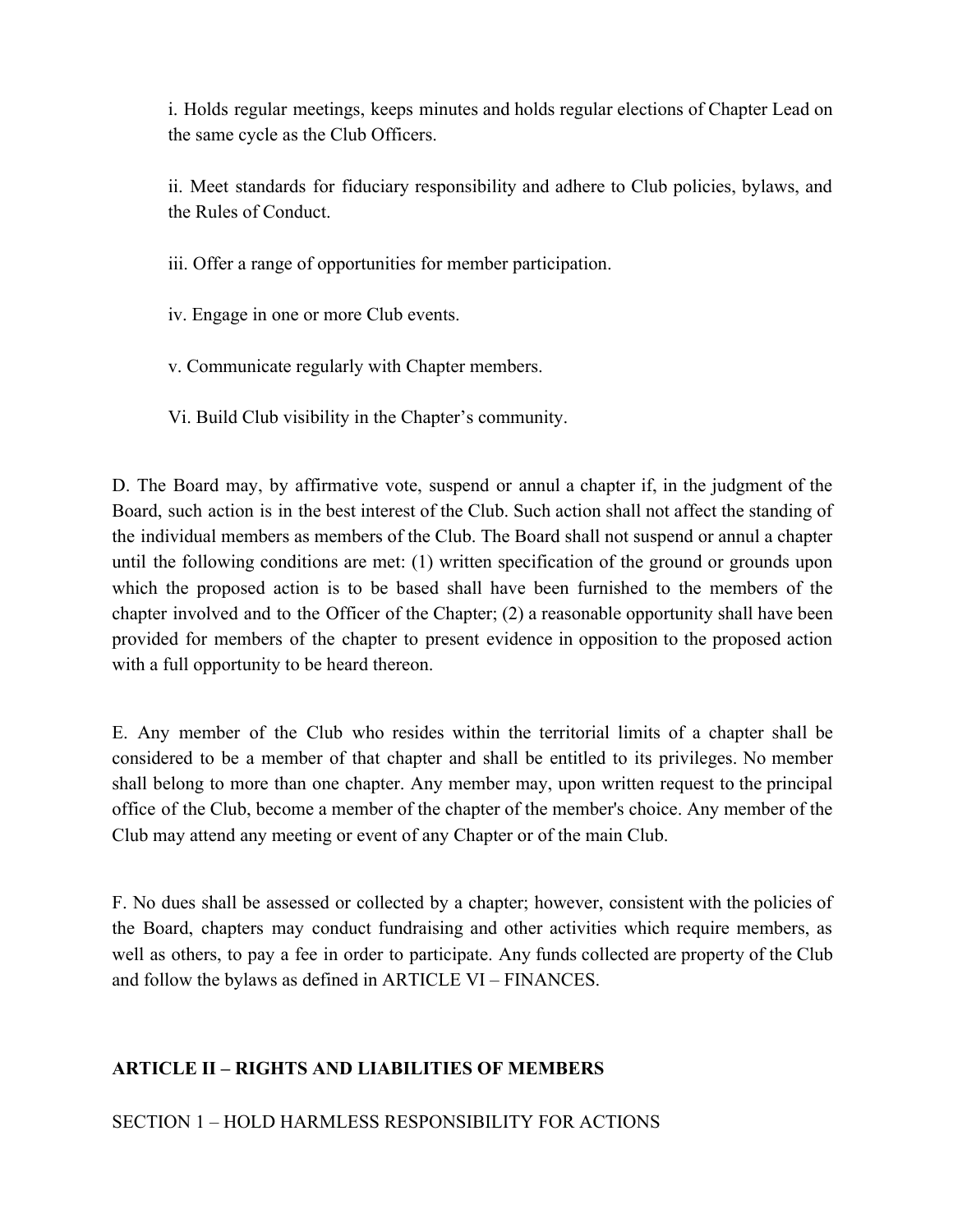A. Each member's participation in the Barley Legal Homebrew Club is strictly voluntary. Each member realizes that participation in Barley Legal Homebrew Club activities may involve the consumption of alcoholic beverages, which may affect perception and reactions. All members shall be responsible for their own conduct and actions as well as those of their guests. Each member and guests of members accepts sole responsibility and all liability for their conduct behavior and actions and agrees to indemnify and hold harmless the Barley Legal Homebrew Club, its Officers, its members and any business (including owners, staff and patrons) where meetings are held from any and all claims or liability whatsoever resulting from actions of the Barley Legal Homebrew Club, its members, and guests of members. Through membership in the Barley Legal Homebrew Club, each member agrees to and is bound by this article and the attached Hold Harmless Release Agreement incorporated herein.

B. No individual general member or any member of the Board, nor any authorized representative of Barley Legal Homebrew Club shall be personally liable for any debt or obligation of the club.

C. No member shall receive compensation for services rendered to the club except as otherwise approved by the officers of the club. A member may be reimbursed for properly documented expenses, which were reasonably incurred on behalf of the club and subject to prior approval of the club officers.

### SECTION 2 – RIGHTS OF MEMBERS

A. Each regular member of the Barley Legal Homebrew Club shall have the right to vote on club matters as described in Article V.

### **ARTICLE III – MEMBERSHIP**

#### SECTION 1 – MEMBERSHIP POLICIES

#### A. GENERAL MEMBERSHIP

i. General Membership is unlimited and open to any individual person interested in the advancement of zymurgy, and who will support the charter and basic policies of this club, subject only to compliance with the provisions of the Bylaws.

ii. Members are not required to brew beer.

iii. Only members of the club shall be eligible to participate in its business meetings, or serve in any of its elective or appointed positions.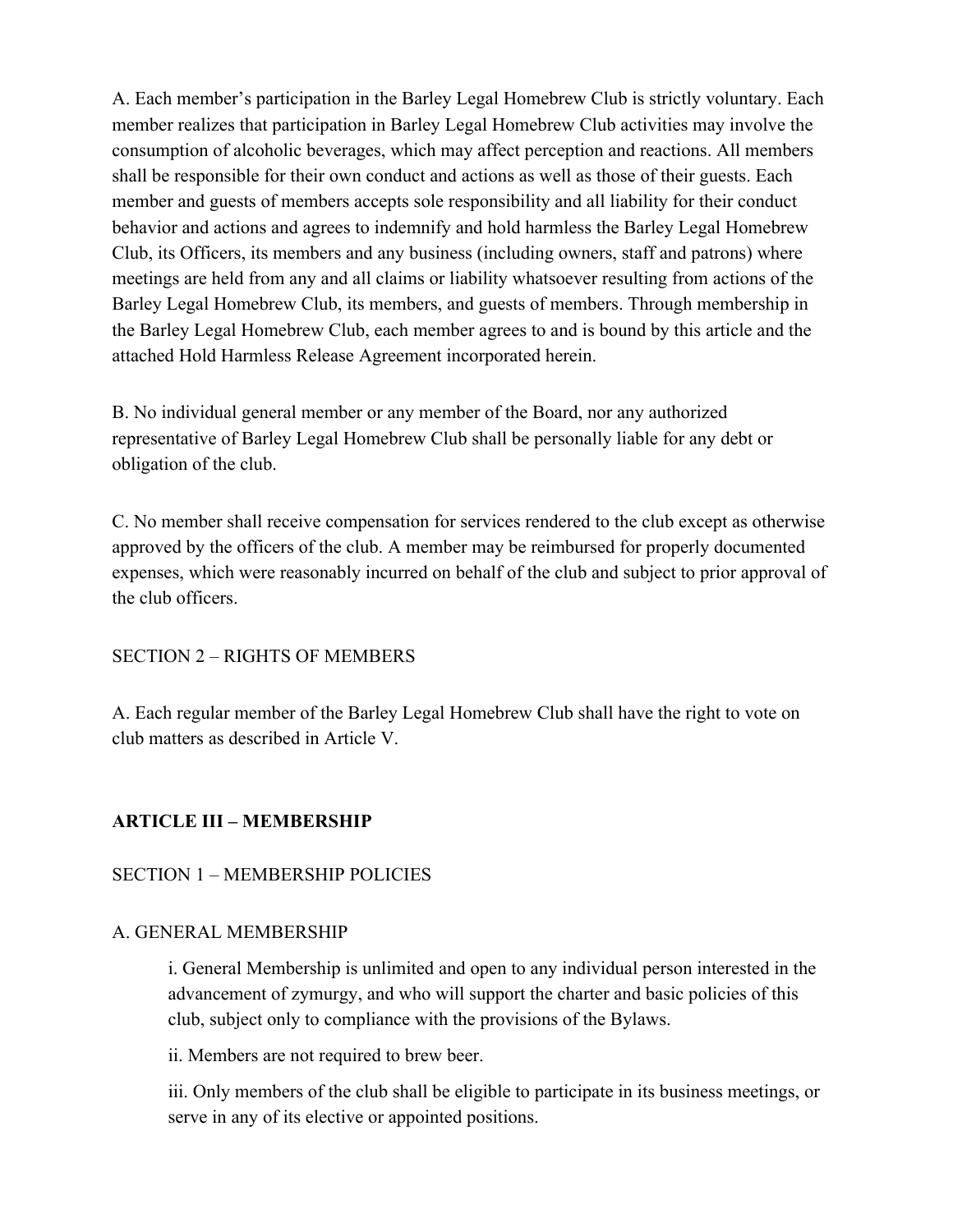iv. Provide a support base from which the Board of Directors can form action committees.

v. Provides guidance and assistance to the Board of Directors on issues that are within the purview, charter, and function of the club.

vi. Provides an opportunity to give feedback on issues and concerns that need to be brought to the attention of the Board of Directors. Members wishing to present ideas to the Board for consideration should do so in writing.

vii. Affords a pool of members to draw from for the election of the Board of Directors, and all members a vote in the annual election of that Board.

### B. ELIGIBILITY

i. All persons of legal age to consume alcoholic beverages in the state of New Jersey are eligible for membership. Membership in this club shall be available without discrimination.

### C. ACCEPTANCE

i. A criterion for membership is submission of a written or electronic application to the Barley Legal Homebrew Club, written agreement, or electronic acknowledgement, of agreement of the Barley Legal Homebrew Club Rules of Conduct as attached and incorporated herein and payment of annual dues. Upon acceptance, contact information will be recorded in the member roster.

#### D. WEBSITE POLICIES

i. The Barley Legal website resides at www.barleylegalhomebrewers.com.

ii. Use of the Barley Legal website and forum is restricted to regular members in good standing.

iii. User names must include your real name. First and last is recommended, however in the interest of privacy a minimum of first name and last initial is required.

iv. Use a custom photo or avatar for your profile.

### E. MEMBERSHIP YEAR

i. The membership year will be the twelve month calendar year beginning on January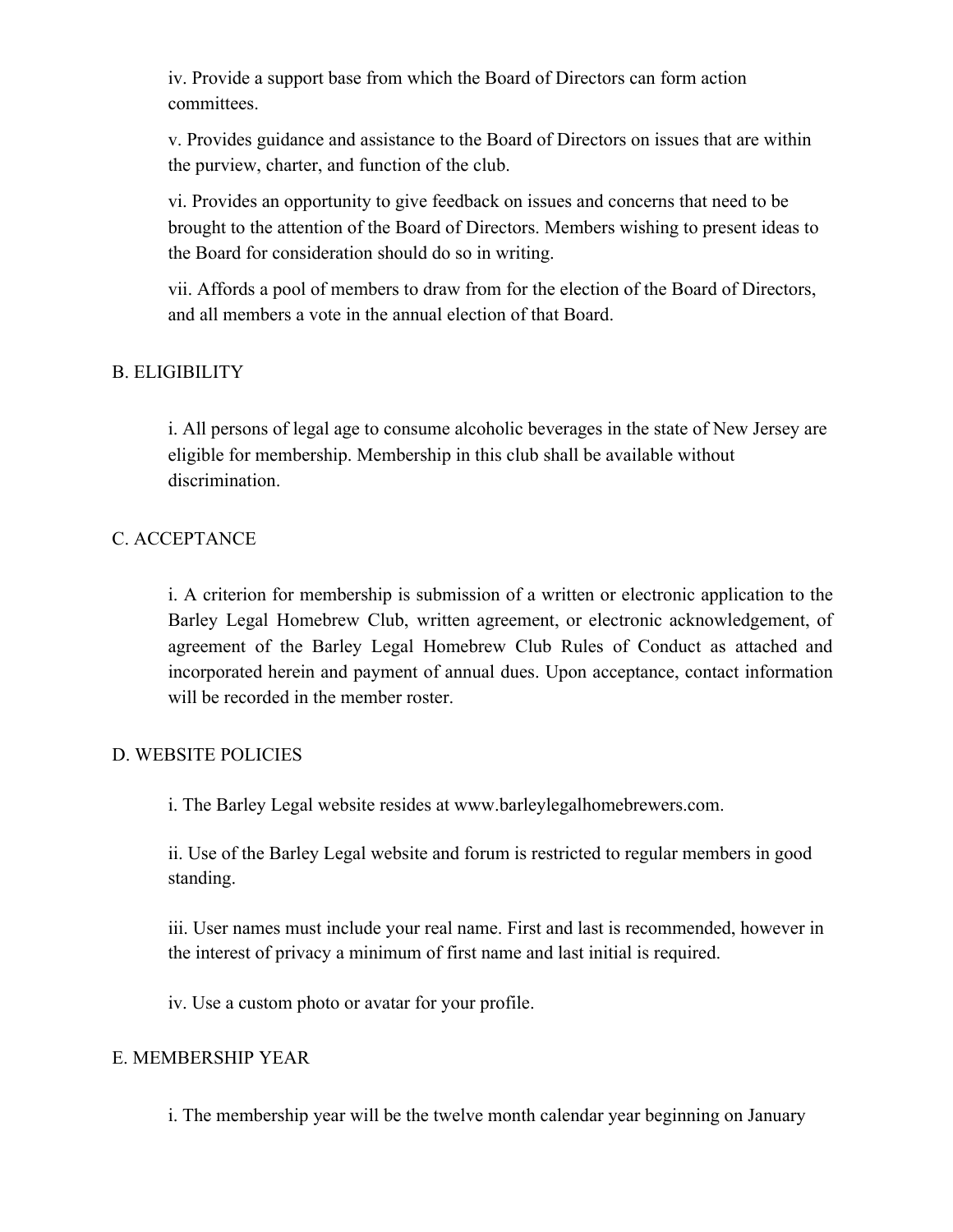1st.

### F. DUES

i. Payment of annual dues is calculated per member.

ii. Dues will be \$20.00 per individual. Timely payment of dues grants full membership benefits and rights. Annual dues shall expire on and become due in January of each year. If payment of dues in full is not received by January 31, the member shall cease to be current and all benefits, rights and privileges shall be revoked until such time as payment in full is received.

iii. New members' dues will NOT be prorated to the date of membership.

### G. MEMBERSHIP PRIVILEGES

- i. Regular members, as described by Article III, Section 1, are provided the following:
	- Unlimited access to the club forum and webpage.
	- Access to regular club meetings and functions.
	- Access to club only bulk buys.
	- Discounts for club sponsored events.
	- Use of Barley Legal Discount Card program at participating partner businesses
	- Voting rights as described in Article V

### H. MEMBER GUESTS

i. Regular members in good standing are permitted to bring guests to club sponsored events.

ii. Guests attending club sponsored events will not be afforded any discount which may be

provided to regular members.

iii. Guests shall have no voting rights in regards to club business.

iv. Members shall be responsible for the conduct of their guests.

### I. SUSPENSION AND EXPULSION FOR CAUSE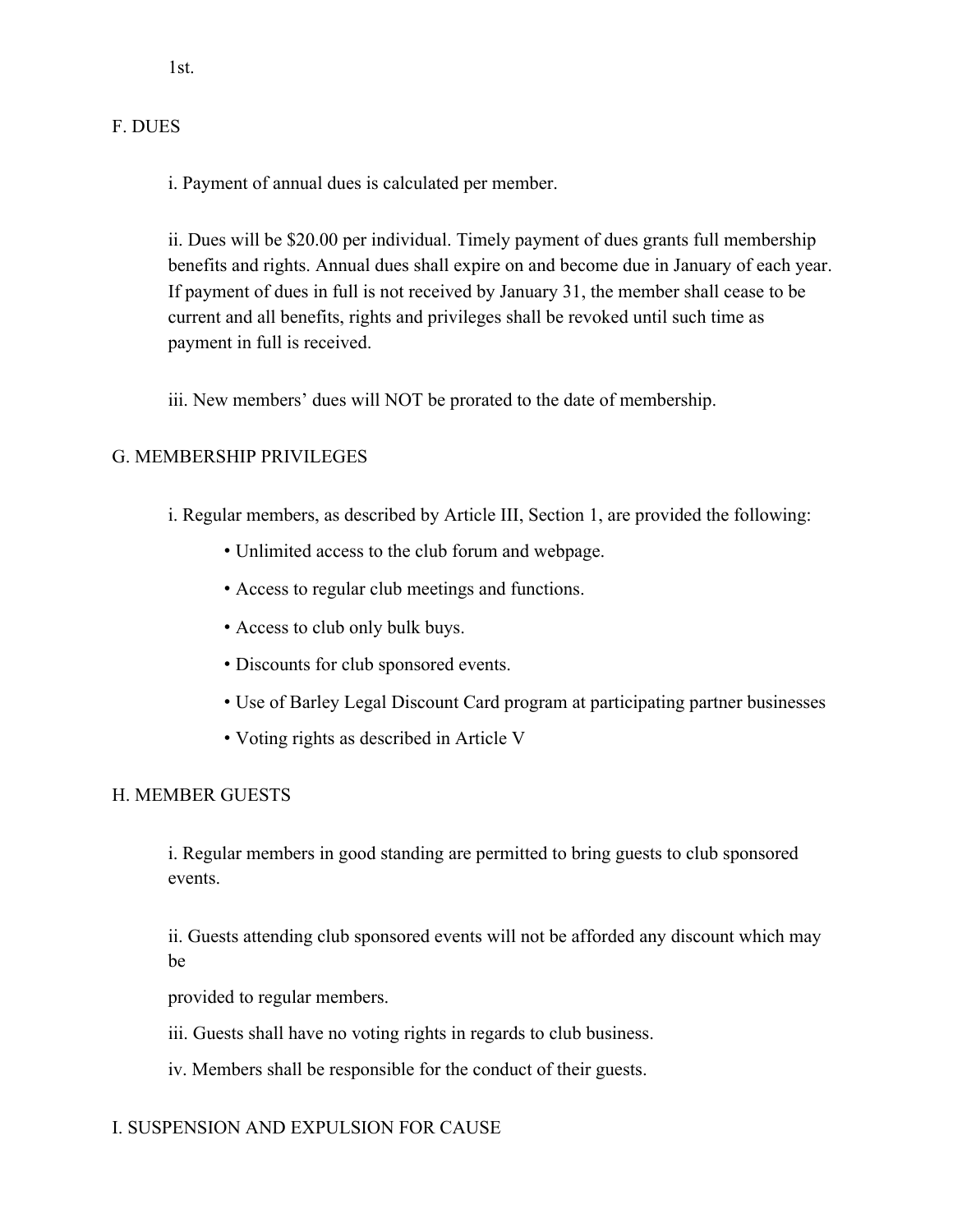i. Any member may be suspended or expelled from membership upon a showing of willful disregard of these Bylaws, Rules of Conduct, or other actions detrimental to the Barley Legal Homebrew Club in any way, as determined by a majority vote of the Board of Directors.

ii. The charges against the member will be considered at a regular Board of Directors Meeting or a Special Meeting called for that specific purpose. The member will be notified of the charges and date, time and place of the meeting. The member may appear and respond to the charges.

iii. The decision of the Board of Directors shall be final. iv. No refund of dues will be issued to any member who is suspended or expelled.

### J. REINSTATEMENT

i. A suspended or expelled member, or one who has resigned with disciplinary action pending, may be returned to full membership upon written application and with a unanimous approval vote of the Board of Directors and payment of current dues.

### SECTION 2 – MEMBERSHIP ORGANIZATION

### A. BOARD OF DIRECTORS

i. The Board of Directors, hereinafter referred to as such or as "Board" or "Officers" shall consist of SEVEN (7) elected positions, plus ONE (1) elected Chapter Lead per Chapter, as follows:

- President
- Vice President
- Secretary
- Treasurer
- Event Coordinator
- Competitions Coordinator
- Technology Coordinator
- Chapter Lead(s)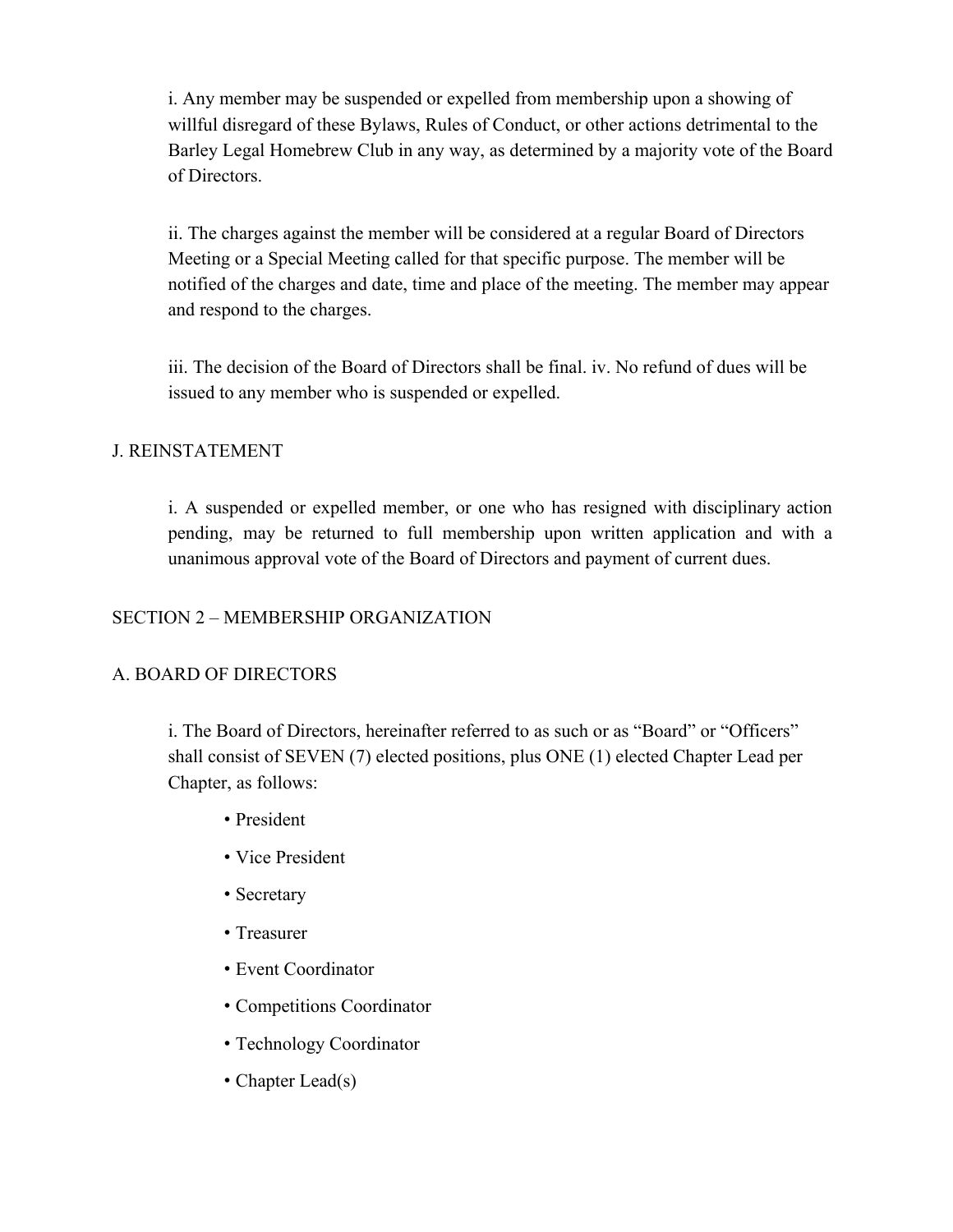ii. The purpose of the Board of Directors is to provide responsible leadership, an administrative structure to conduct business and shall be responsible for the management of the affairs of the club.

iii. Officers must have been members in good standing for the past 12 months.

### B. ELECTION OF OFFICERS

i. Election of Officers shall be held at the Meeting in November of every other year.

ii. Nominations for elective officers of the club shall be nominated in an election year from the floor at the October meeting.

iii. In the event that no nominations are made, the current Board of Directors shall retain their positions.

### C. TERM OF OFFICE

i. The term of office for the Board of Directors shall serve for a period of two (2) years starting in January.

ii. There is no limit to the number of terms an elected officer may serve as long as he or she is elected in accordance with Article III.

### D. VACANCIES

i. Whenever a vacancy shall occur on the Board of Directors, the office shall be appointed without delay by the current President. If the office of President should become vacant, the Vice President will fill the position

ii. Interim officers will then hold office until the next election of Officers.

#### E. REMOVAL OF OFFICERS

i. Any one or more of the Officers may be removed with cause, at any time, by the vote of the General Membership; through a special meeting called for that purpose, or at a regular monthly meeting, provided that a three fourths (75%) of the General Membership present shall vote in favor of such removal.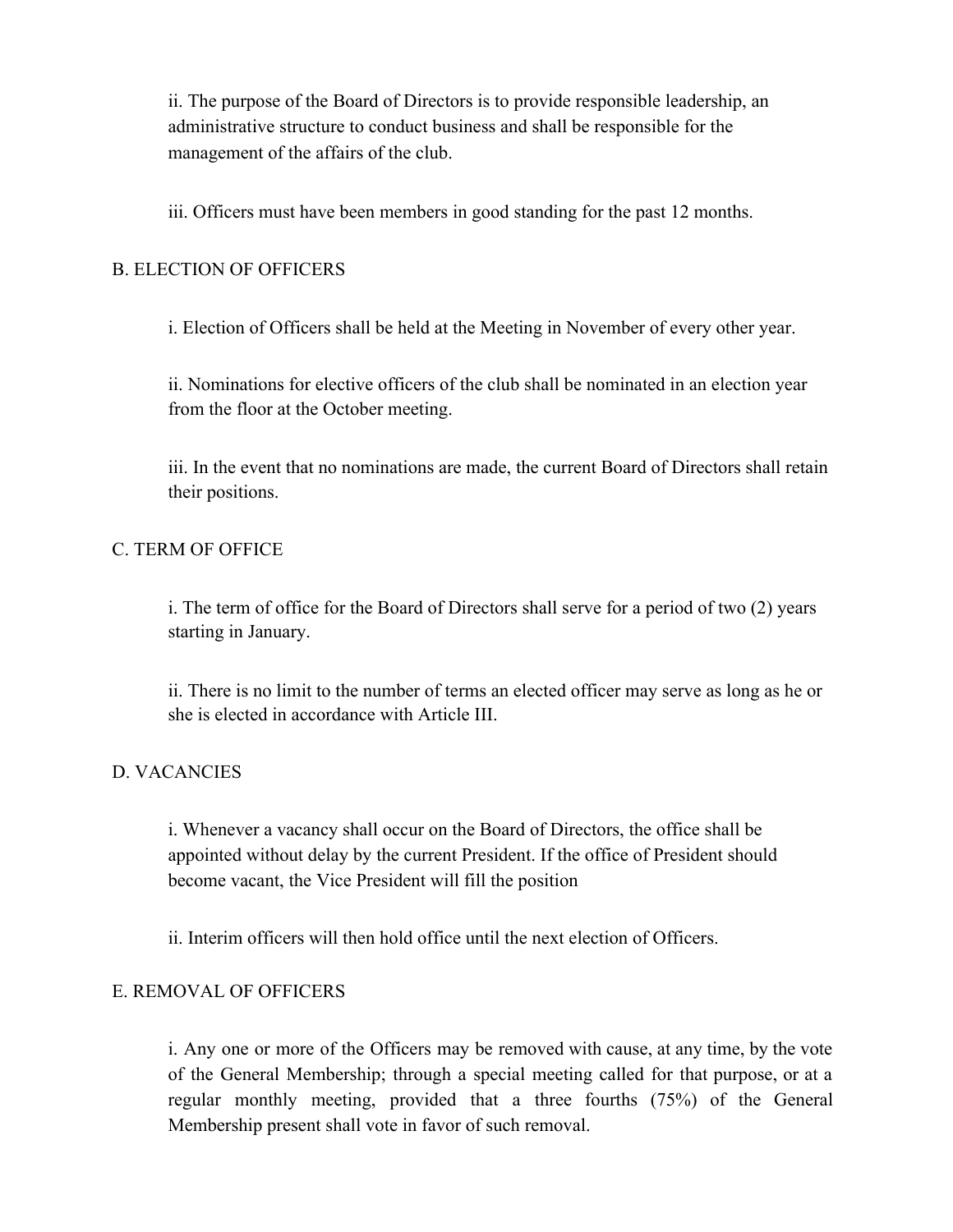### SECTION 3 – DUTIES OF BOARD OF DIRECTORS

A. The duties and responsibilities of the Board of Directors shall be as follows:

#### i. PRESIDENT

• Shall preside at all meetings of the Board of Directors and General Membership and be Ex-officio member of every committee.

• Shall plan the meeting, arranging for topical discussions, demonstrations or guest speakers.

• Shall act as the principle point-of-contact between the Barley Legal Homebrew Club and the American Homebrewers Association, other homebrew clubs, businesses, and organizations.

• Shall assist in the execution of committees and be responsible for directing and advising committees formed by the Board of Directors and coordinate committee activity with other functions of the club

- Shall create committees and coordinate the efforts of all Standing Committees.
- Shall maintain the club's email (barleylegalhomebrewers $\omega$ gmail.com), Instagram (@barleylegalhomebrewers) and Twitter (@barleylegalHB) accounts.
- Shall review the financial records of the club on a regular basis.
- Shall track and maintain the award for "Member of the Year".

#### ii. VICE PRESIDENT

• Shall, in the absence of the President, fulfill all duties as described in above in Article III Section 3 (A)(i).

• Shall work under the direction of the President to advance and promote the good image and beneficial works of the Barley Legal Homebrew Club.

• Shall work with the President to recommend, determine and implement policy decisions made by the Board of Directors

• Shall assist in the execution of committees and be responsible for directing and advising committees formed by the Board of Directors and coordinate committee activity with other functions of the club.

#### iii. SECRETARY

• Shall work under the direction of the President to advance and promote the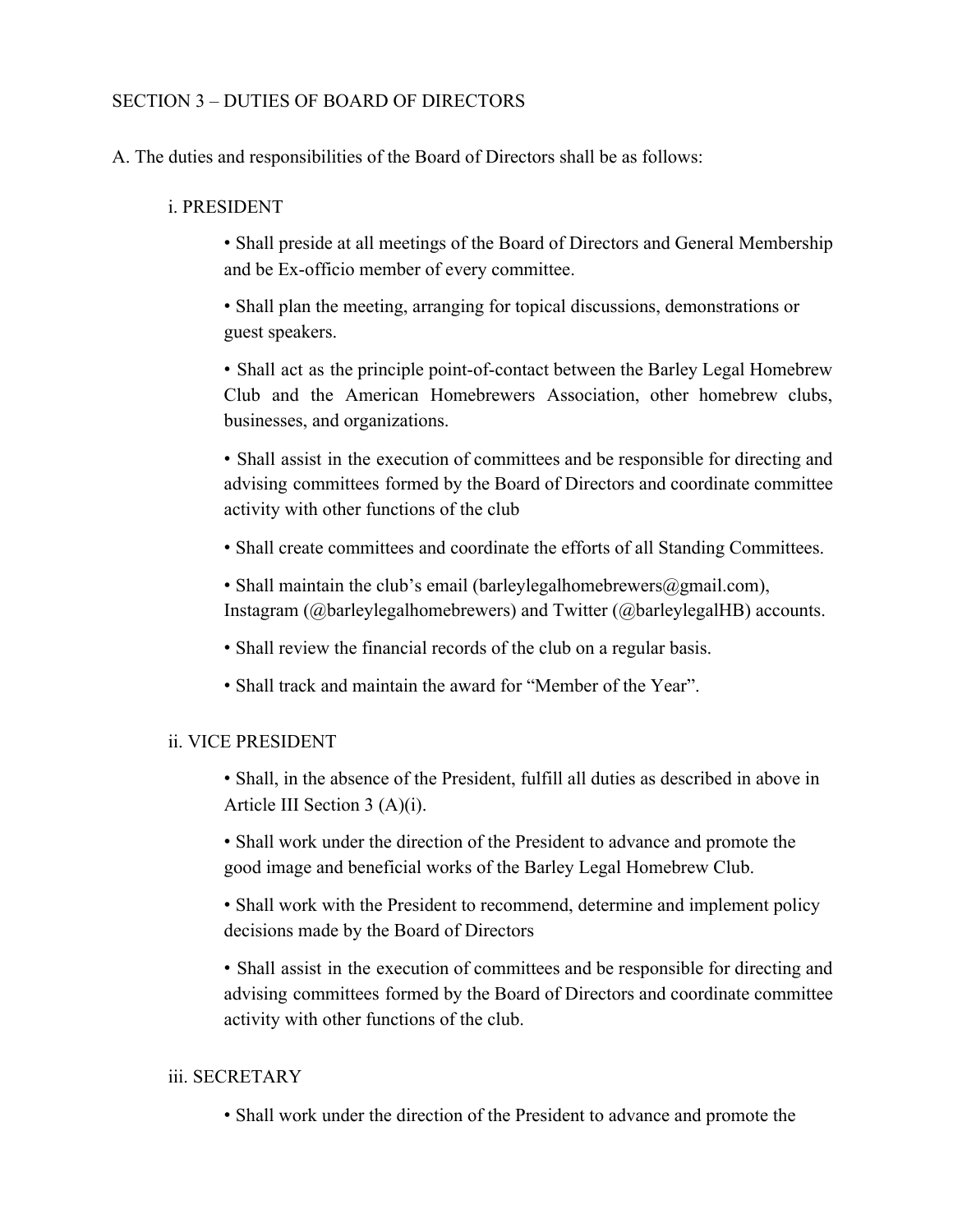good image and beneficial works of the Barley Legal Homebrew Club.

• Shall work with the President to recommend, determine and implement policy decisions made by the Board of Directors

• Shall act as principal point-of-contact for all outside notices, including developing press releases and contacting media outlets.

• Shall present to the Board of Directors at their meetings all communications addressed to the club.

• Shall, in a timely manner, provide accurate minutes of each regular meeting to the general membership.

• Shall assist the treasurer in maintaining the membership list.

#### iv. TREASURER

• Shall work under the direction of the President to advance and promote the good image and beneficial works of the Barley Legal Homebrew Club.

• Shall work with the President to recommend, determine and implement policy decisions made by the Board of Directors

• Shall have the overall responsibility of care and custody for all club funds and securities. By regulation, the Treasurer is required to make all deposits for the club into our account.

• Shall render a statement of the condition of the finances of the club at each meeting of the Board of Directors and general meetings or at such other times as required.

• Shall keep correct books of account of all its business and transactions and such other books of account as the Board of Directors may require.

• Shall exhibit at all reasonable times the books and accounts to any members when requested.

• Shall collect dues for deposit in the club's account and notify Technology Coordinator of members' paid status.

### v. EVENT COORDINATOR

• Shall work under the direction of the President to advance and promote the good image and beneficial works of the Barley Legal Homebrew Club.

• Shall work with the President to recommend, determine and implement policy decisions made by the Board of Directors

• Shall coordinate "Field Trips", visits to (and reciprocate) other clubs,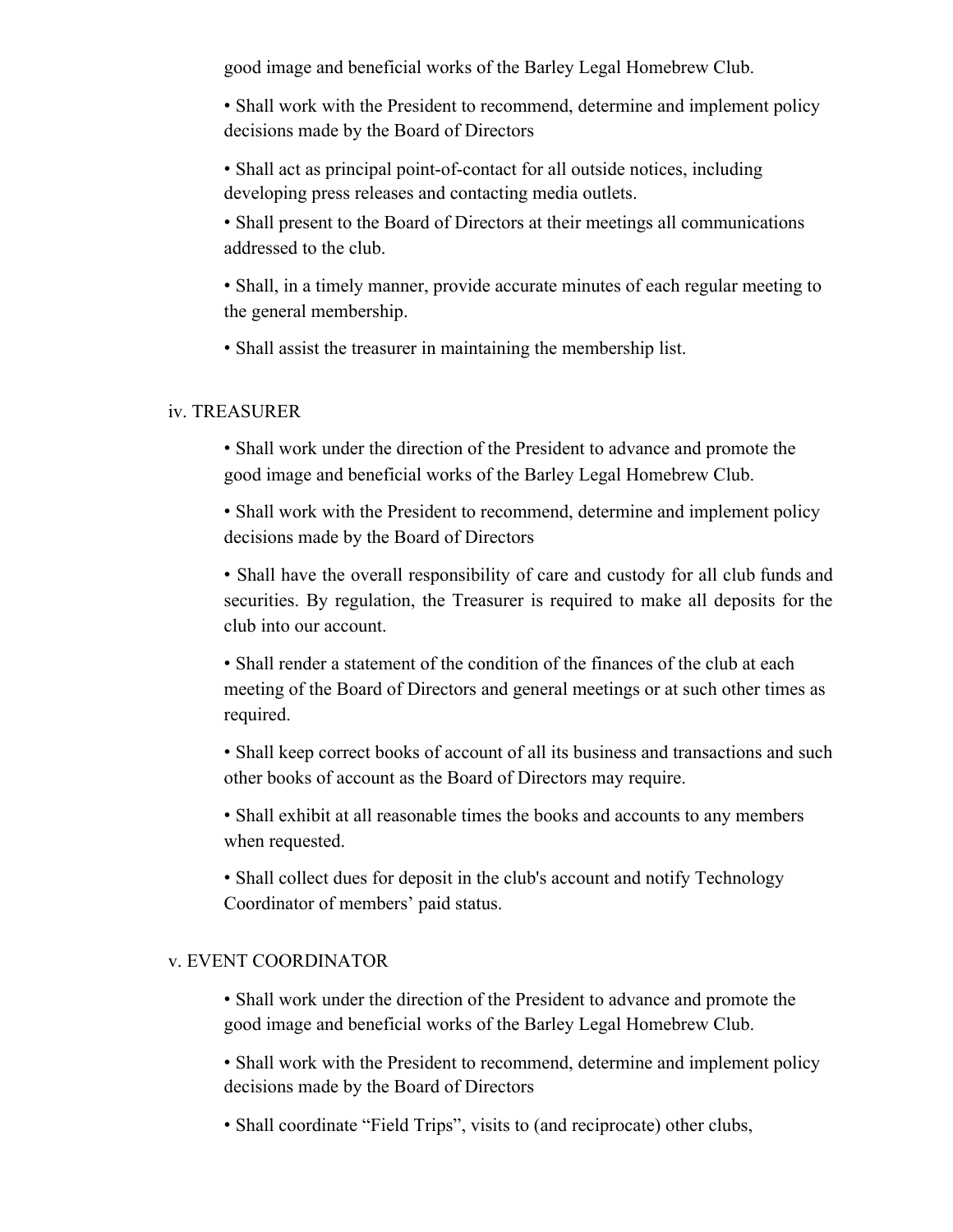conventions and/or workshops.

• Under the direction of the President, is responsible for the promotion and education of the club; arranging for educational programs such as peer and guest speakers, videos, books, workshops, "Q & A" sessions, etc.

• Shall maintain the official Club calendar (current and the next 12 months) with regard to club events.

• Shall maintain a record/possession of club property including, but not limited to: club-owned brewing equipment, club-owned brewing ingredients, draft equipment, wood casks and any other club-owned item(s).

#### vi. COMPETITION COORDINATOR

• Shall work under the direction of the President to advance and promote the good image and beneficial works of the Barley Legal Homebrew Club.

• Shall work with the President to recommend, determine and implement policy decisions made by the Board of Directors

• Shall coordinate, organize, and execute both club internal and BJCP nationally recognized homebrew competitions.

• Shall maintain the official Club calendar (current and the next 12 months) with regard to homebrew and beer competitions.

• Shall track and maintain the award for "Brewer Of The Year".

### vii. TECHNOLOGY COORDINATOR

• Shall work under the direction of the President to advance and promote the good image and beneficial works of the Barley Legal Homebrew Club.

• Shall work with the President to recommend, determine and implement policy decisions made by the Board of Directors

• Shall work to evaluate, suggest, and guide decisions on technology to support and enable management, coordination, and communication for the Club.

• Shall deploy and maintain technology platforms, applications, and systems as required

• Shall maintain licensing, subscription, and other expenses for technology with coordination with the Treasurer

• Shall maintain the active membership list and authorized forum users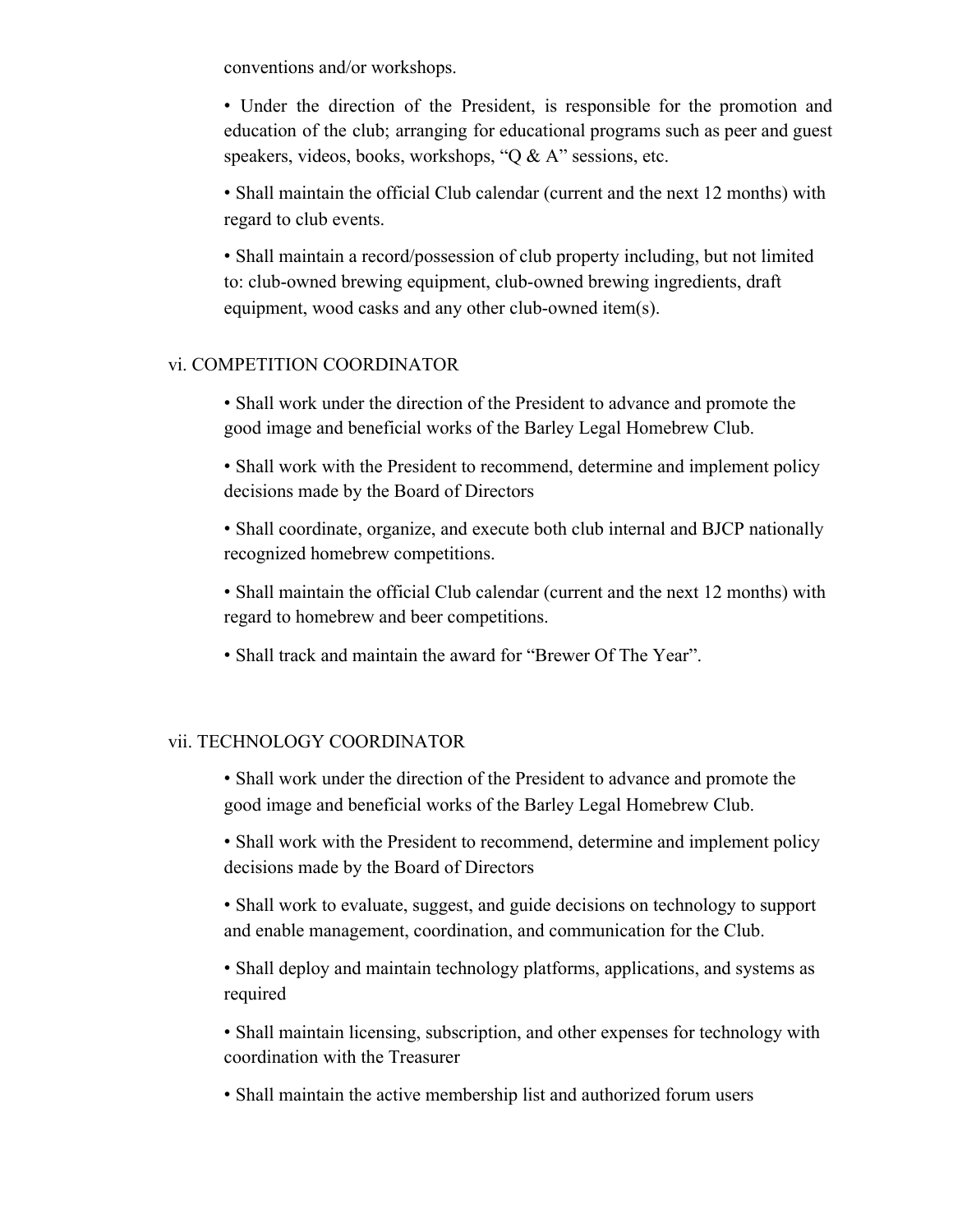#### viii. CHAPTER LEAD

- Shall work under the direction of the President to advance and promote the good image and beneficial works of the Barley Legal Homebrew Club.
- Shall work with the President to recommend, determine and implement policy decisions made by the Board of Directors
- Shall plan the Chapter meetings, arranging for topical discussions, demonstrations or guest speakers.
- Shall act as the principle point-of-contact between the Chapter and the Board.
- Shall track and maintain the points from meetings and Chapter events for "Member of the Year" and report them to the President.

### **ARTICLE IV – ORDER OF BUSINESS**

### SECTION 1 – REGULAR MEETINGS

A. Regular meetings will be held at 7 PM on the first Tuesday of each month at the Spellbound Brewery located in Mount Holly, NJ. Meetings may be scheduled at other locations, these will be added to the Club calendar and communicated to the Membership prior to the meeting.

- B. Upon arrival all regular members and guests must sign in.
- C. New members and guests shall provide prompt payment to the Treasurer.
- D. The order of business at regular meetings shall be as follows:
	- i. President's (or Chapter lead) Call to Order ii. Welcome New Members / Guests iii. Officer's Announcements iv. Committee Reports v. Call For Member Issues vi. Guest Speakers vii. Educational Presentation Topic and Discussion viii. Scheduled Brew Tasting/Beer Judging ix. Adjournment of Regular Meeting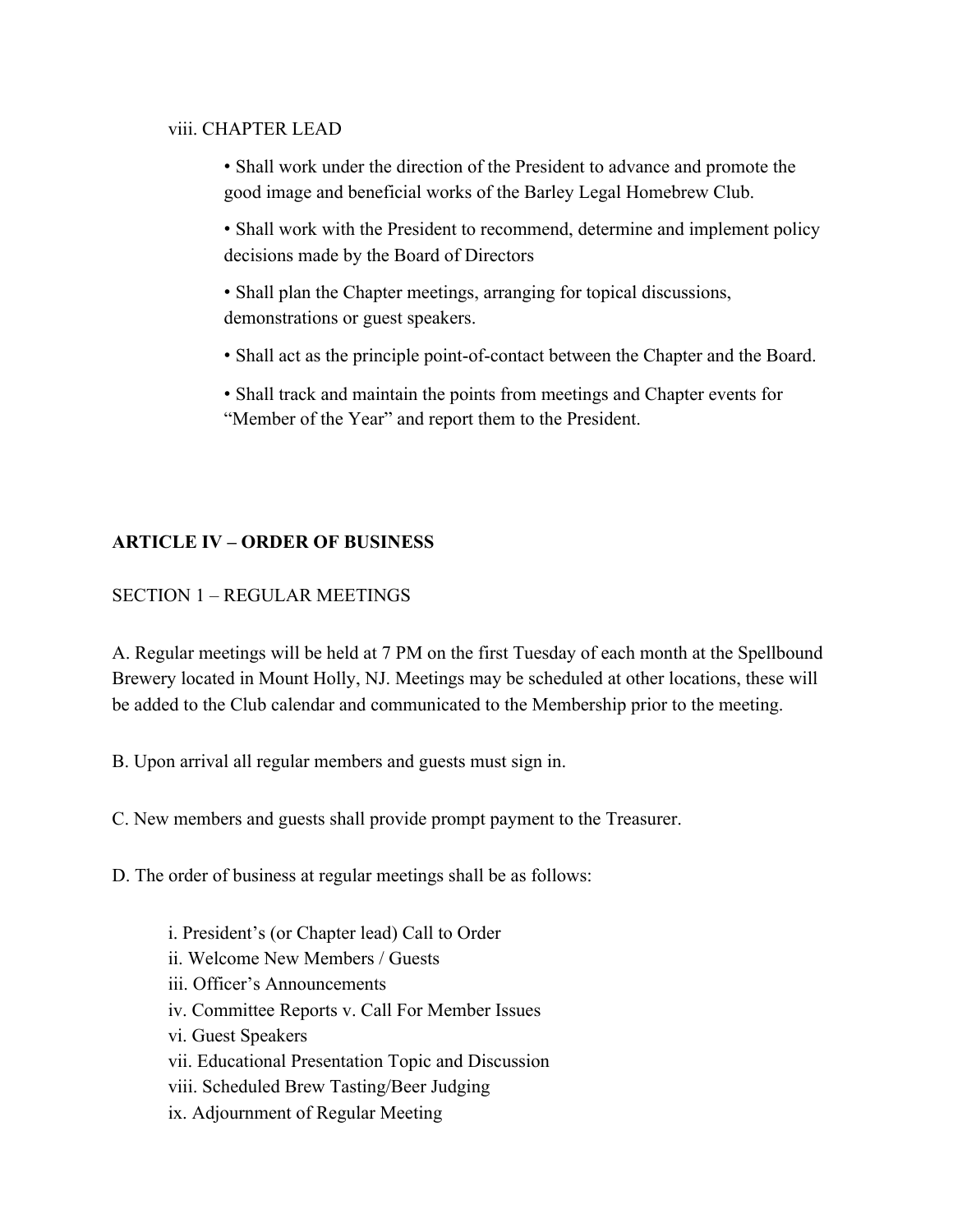x. Social Portion of the Meeting xi. Raffle Results

### **ARTICLE V – VOTING**

### SECTION 1 – ELIGIBILITY

A. All members with voting rights as described under Articles II & III and have paid current dues, shall be eligible to vote.

### SECTION 2 – ITEMS PUT TO VOTE

A. The following items will be decided by a majority vote of the general membership at a regularly scheduled meeting:

- Election of Officers
- Changes in the Bylaws, as defined in Article VII
- Single expenditure equal to, or greater than 20% of available Club funds
- Any other issues offered by an officer

B. Any issue, other than proposed Bylaw Amendments and the Election of Officers, may be considered by the membership at a Regular Meeting. The issue must be raised in the form of a motion and requires a second before being considered.

C. Any issue considered and defeated by the majority of the members at the meeting may not be considered again for six (6) calendar months.

### SECTION 3 – QUORUM

A. At least three (3) officers, including the President, AND twenty-five per cent (25%) of the regular members shall be considered a quorum.

B. A quorum is required to transact business of the Barley Legal Homebrew Club.

### SECTION 4 – NOMINATIONS

A. Nominations will be opened and taken from the floor at the regular meeting in October and will close after one week.

B. A list of nominees will be published in the secretary's meeting notes and made available to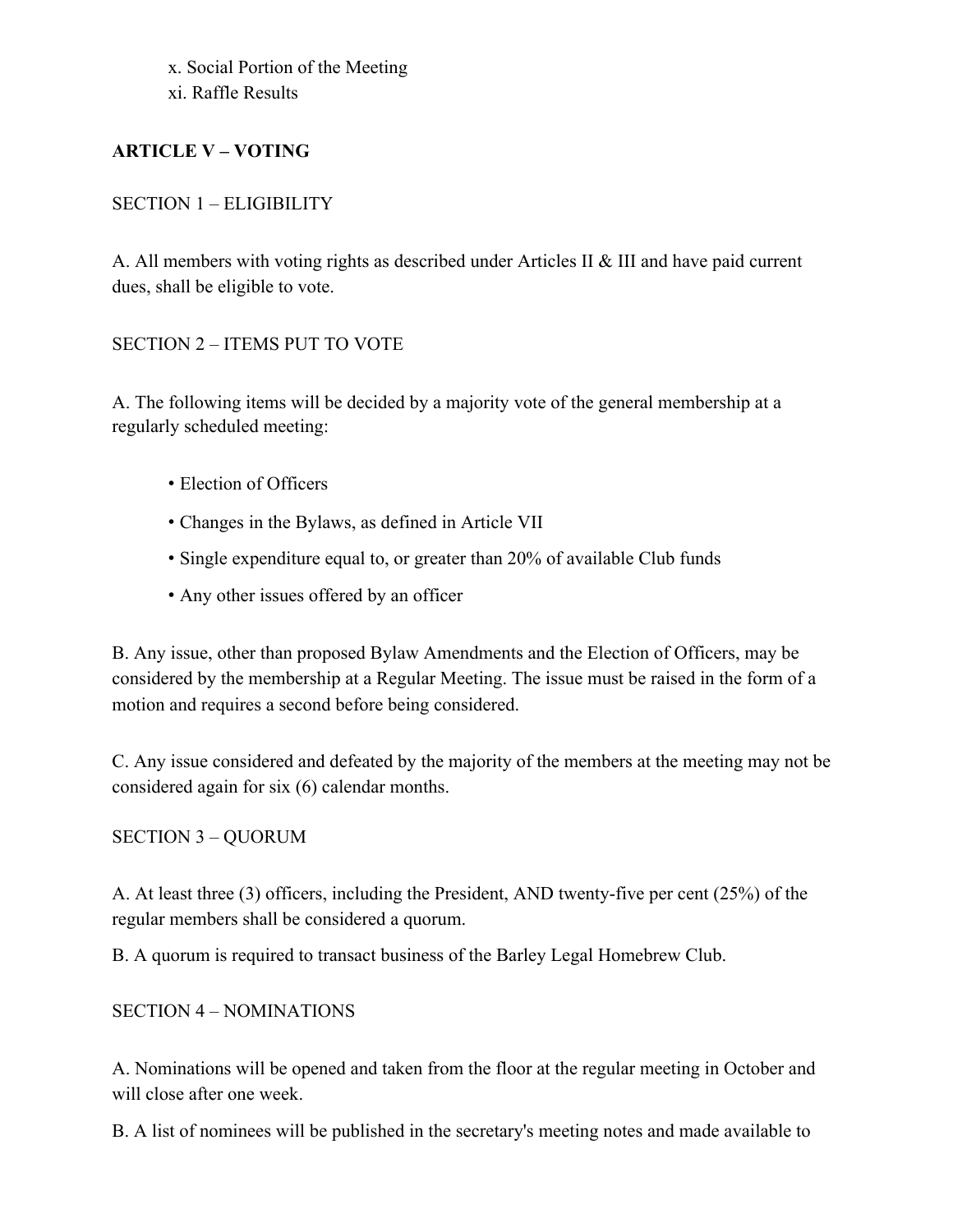all members through email, and the web.

C. Members unable to attend the October meeting who wish to make a nomination may do so by contacting the club President or Secretary any time before, but no later than, one week after the October meeting.

### SECTION 5 – ELECTION DATES

A. Elections shall be held every other year in November, with new officer taking office in January of the following year.

### SECTION 6 – VOTING METHOD

### A. Election of Officers

i. Election of officers shall be by controlled ballot. All members in good standing shall be eligible to cast a ballot.

ii. Members unable to attend the November meeting may cast an "absentee" ballot. All absentee ballots must be in a sealed, unmarked envelope and received by the club Secretary prior to the November meeting.

iii. The Secretary will tally all ballots and two impartial club members will verify the results.

iv. Vote totals and the new club Officers shall be introduced prior to ending the November meeting.

B. Votes on other issues may be conducted by any appropriate method that insures a fair determination of a majority decision of eligible voting members as determined by the Officers.

### **ARTICLE VI – FINANCES**

SECTION 1 – NON-PROFIT STATUS

A. The Club is a NJ Non Profit Corporation as recognized by the state of New Jersey

B. The Club tax federal tax ID number is 46-4040006.

C. The Club is declared to be a not-for-profit organization. This does not give the club tax-exempt status under the rules of the United States Department of Internal Revenue unless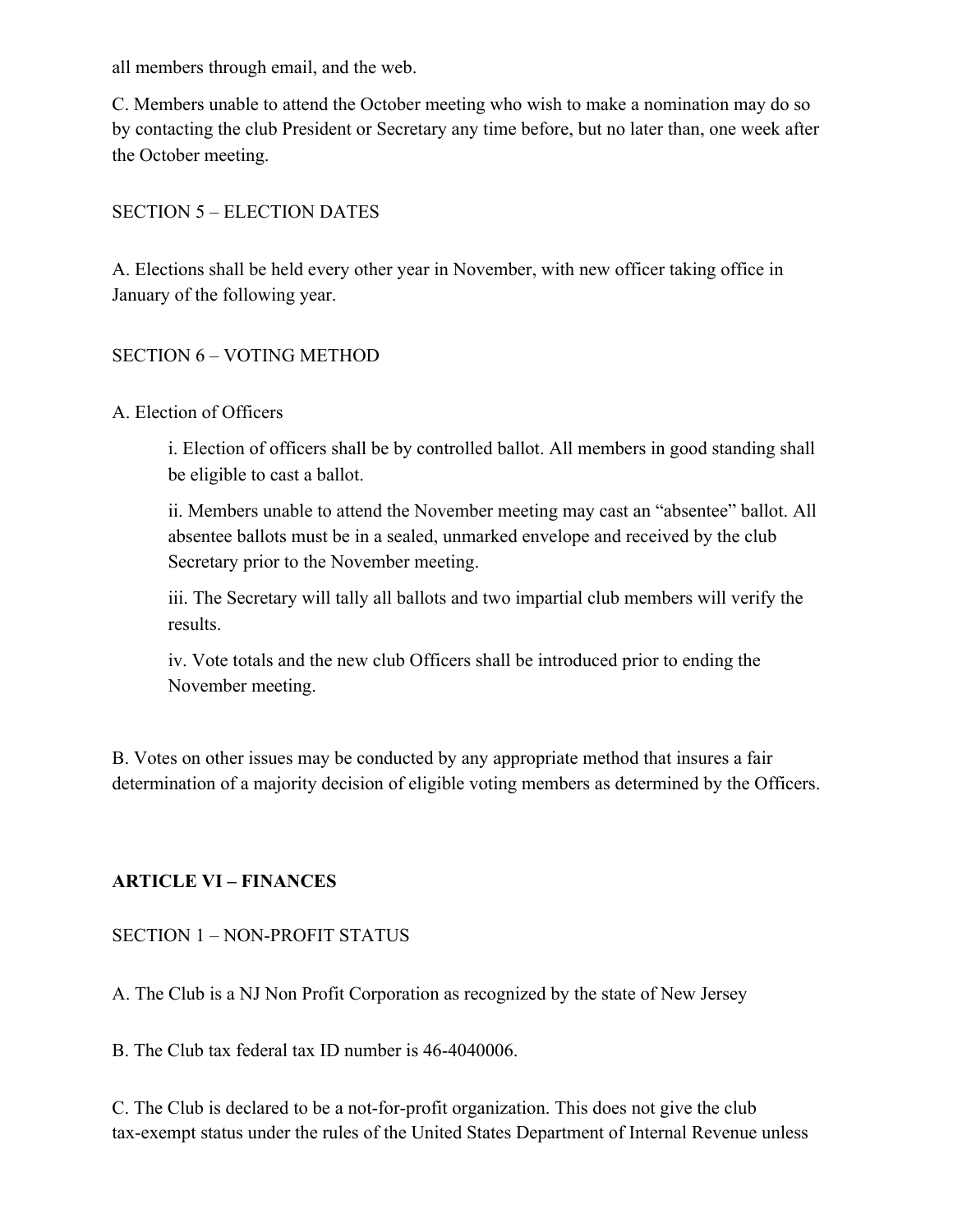applied for and received at a later date.

### SECTION 2 – MEMBERSHIP DUES AND FEES

A. Dues will be \$20.00 per individual. Timely payment of dues grants full membership benefits and rights. Annual dues shall expire on, and become due in January of each year. If payment of dues in full is not received by January 31, the member shall cease to be current and all benefits, rights and privileges shall be revoked until such time as payment in full is received.

B. New members' dues will NOT be prorated to the date of membership.

C. Payments shall be made by cash or credit card via the web store located at http://www.barleylegalhomebrewers.com/

### SECTION 3 – CLUB EXPENDITURES

A. All expenditures must be approved by a majority vote of the Board of Directors.

B. Any single expenditure equal to or greater than 20% of the Club's available funds will require a majority vote by the general membership.

SECTION 4 – CLUB ASSETS

A. Club assets shall include but not be limited to: club-owned brewing equipment, club-owned brewing ingredients, draft equipment, wood casks and any other club-owned item(s).

B. Unless unreasonable, all club owned assets must be housed by a current member of the Board.

C. Use of any club owned asset is at the discretion of the Board of Directors.

SECTION 5 – ACCOUNTING

A. The Club funds shall be held in a checking account, which is maintained by the Treasurer and President.

B. Net proceeds of the Club shall not, under any circumstance benefit any single member or Individual.

C. All monies received from dues or by any other means shall be used for sustaining the Club and furthering its Objectives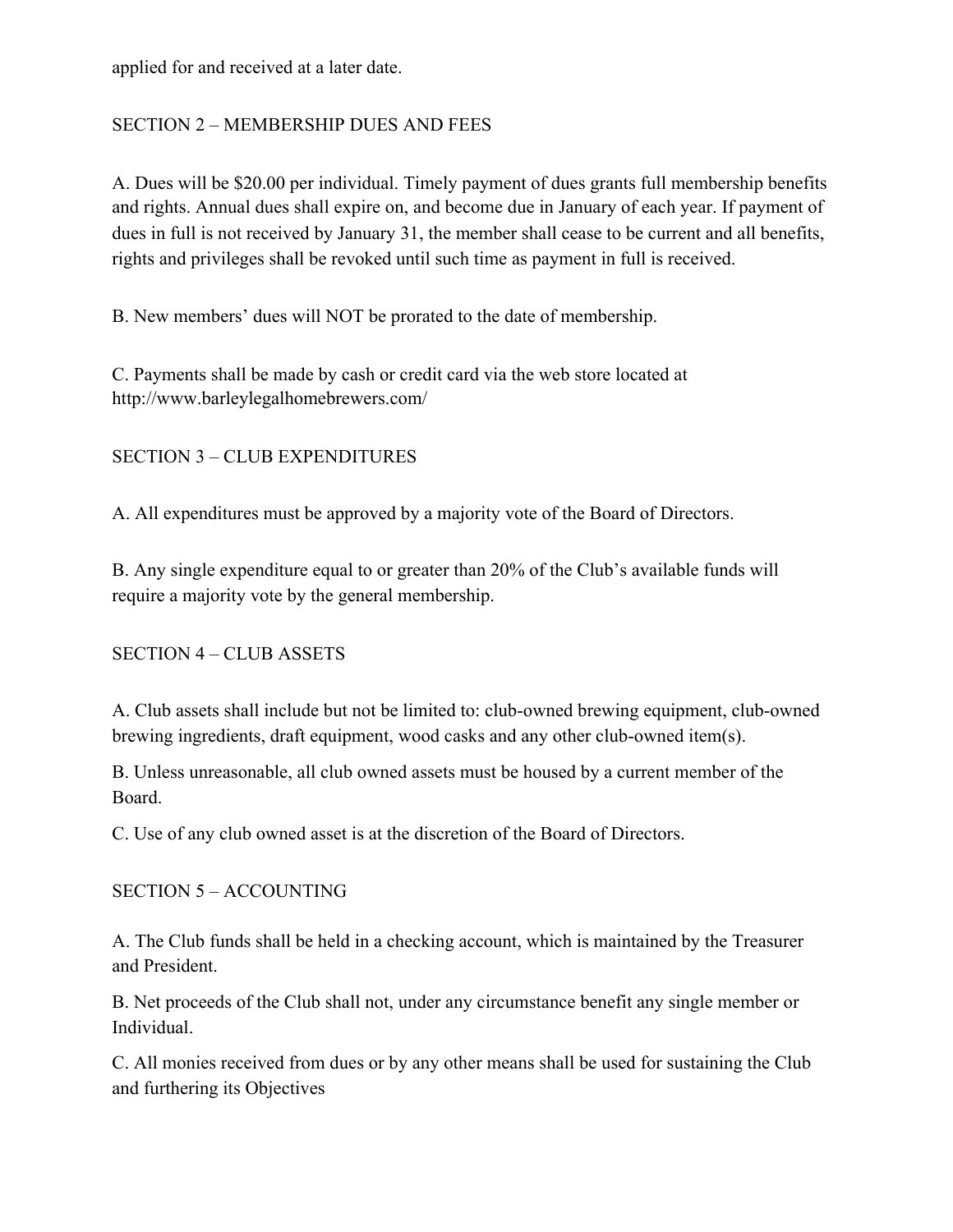### **ARTICLE VII – BYLAWS ACCEPTANCE**

### SECTION 1 – ACCEPTANCE

A. These Bylaws are accepted at the time of adoption by a majority vote of current members.

### SECTION 2 – AMENDMENTS OR CHANGES

A. The Board of Directors will meet annually to review the Bylaws.

B. The Board may make necessary corrections (grammatical, spelling, or changes in Board titles or responsibilities,) at any time by the majority of Board Members.

C. Any member or members may petition for a change or amendment to the Bylaws. The petition must be presented in writing and introduced at a regular meeting. The proposed changes or amendments shall be published for review by the membership, in the newsletter or by a special mailing to all members, at least thirty days prior to the meeting at which the changes will be voted on. Amendments or changes must be approved by a majority vote of all current voting members.

D. Changes, Additions, or Deletions affecting the rights and/or privileges of members, the conduct of meetings or any other significant proposition for changes of these Bylaws submitted by the Board or General memberships will be reviewed and approved by the Board prior to a vote of the General Member, in accordance with the above.